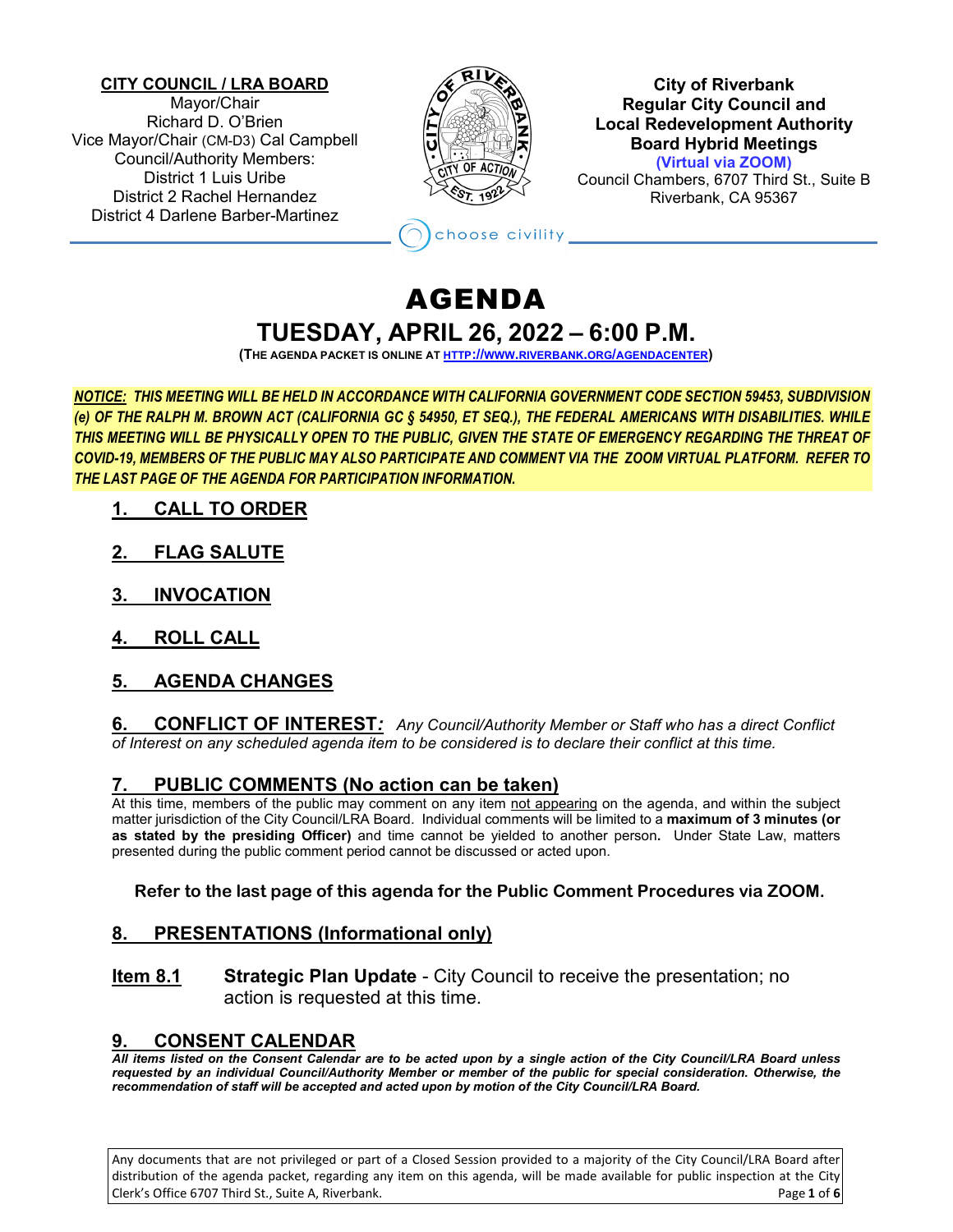- **Item 9.1** Waive Readings. All Readings of ordinances and resolutions, except by title, are waived.
- **Item 9.2** Approval of the April 12, 2022 City Council and Local Redevelopment Authority Board Minutes.
- **Item 9.3** Second Reading by Title Only and Adoption of Ordinance 2022-002 Amending Title XV: Land Usage, Chapter 153: Zoning, by Repealing in their Entirety Section 153.215: Zoning permits, Section 153.216: Use permits, Section 153.217: Variance, Section 153.218: Appeals, and Section 153.219: Mobile home permits, and substituting them with new Sections 153.210 through 153.214.
- **Item 9.4** Adopt a Resolution Authorizing the City to Implement Teleconferenced Public Meetings Pursuant to Assembly Bill 361 Allowing the City to Continue a Hybrid Virtual Meeting Environment.
- **10. PUBLIC HEARINGS** No Public Hearings Scheduled

## **11. NEW BUSINESS**

- **Item 11.1 Adopt a Resolution Approving the Appointment of Planning Commission Alternate Ben Reuben to fulfill the unexpired four-year term of former Commissioner Mallorie R. Fenrich Effective April 26, 2022; and Administer the Oath of Office to Said Appointee** - It is recommended that the City Council 1) consider the appointment of current Planning Commission Alternate Ben Reuben to fulfill the unexpired fouryear term of former Commissioner Mallorie R. Fenrich, 2) have the Oath of Office administered and Certificate of Appointment presented and, 3) direct the Interim City Clerk to advertise and post a special vacancy notice to solicit applications for the alternate member position on the Planning Commission pursuant to Government Code §54974.
- **Item 11.2 A Resolution Formally Naming Crossroads West Park "Centennial Park" -** It is recommended that the City Council consider approving the Resolution naming the first Crossroads West Park "Centennial Park".
- **Item 11.3 A Resolution Authorizing the Installment Sale Financing of Energy Efficiency Projects Relating to the Wastewater System in the Aggregate Principal Amount of Not to Exceed \$4,445,000 and Approving Related Documents and Official Actions** - It is recommended that the City Council consider adopting a Resolution which will authorize the Installment Sale Financing of the Riverbank Energy Efficiency Project related to the installment of a micro grid at the Wastewater Treatment Plan in a Principal amount not to exceed \$4,445,000 and approving the related documents.

Any documents that are not privileged or part of a Closed Session provided to a majority of the City Council/LRA Board after distribution of the agenda packet, regarding any item on this agenda, will be made available for public inspection at the City Clerk's Office 6707 Third St., Suite A, Riverbank. Page **2** of **6**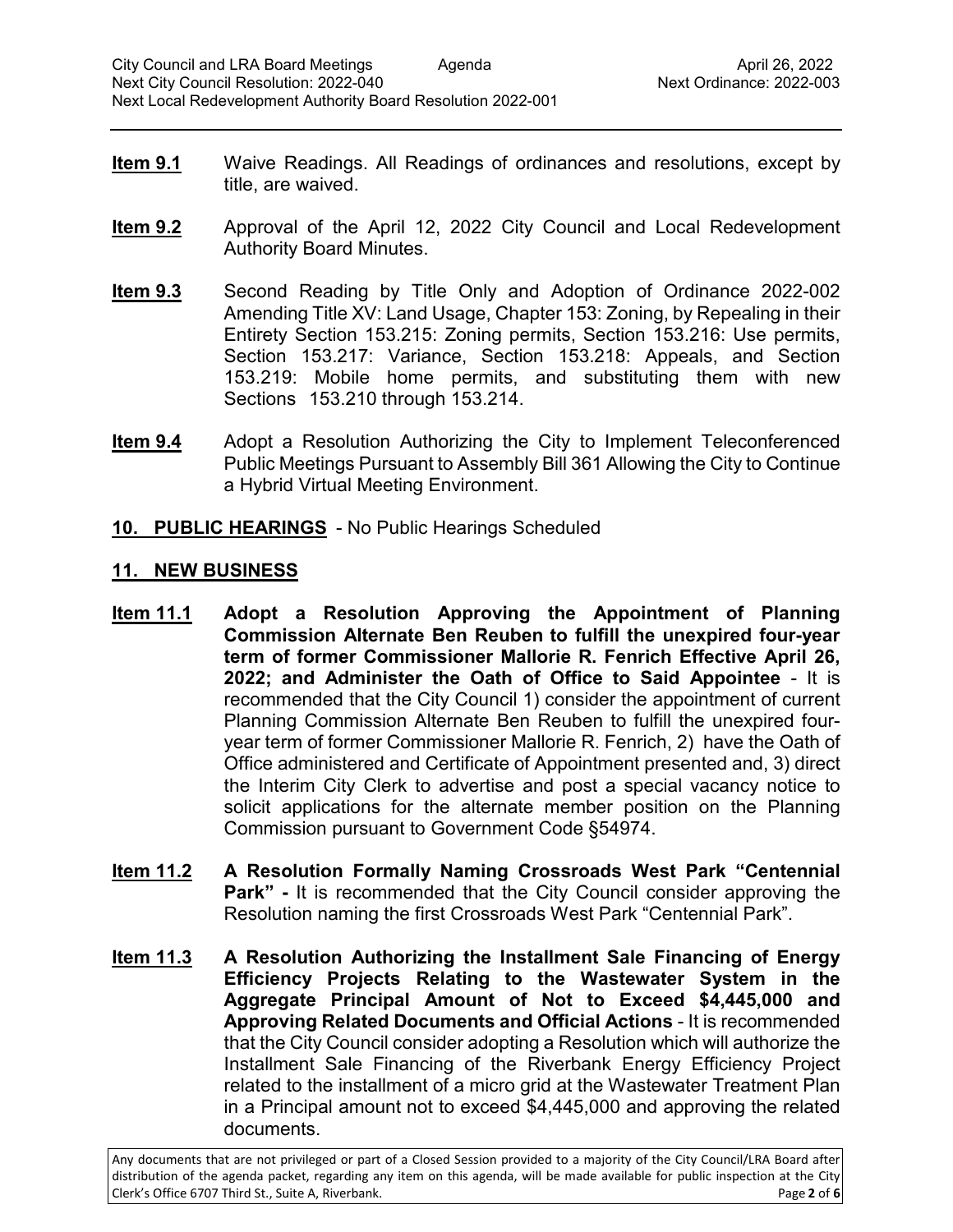**Item 11.4 A Resolution Establishing Formal Eligibility Guidelines for the Senior Solid Waste Rates -** It is recommended that the City Council consider adopting a Resolution which will formally establish the eligibility guidelines for residents applying for the Senior Solid Waste Rate.

## **12. COMMENTS/REPORTS**

A brief report on notable attendance of a meeting or conference or other notable topics of City business shall be made. The Brown Act does not allow for discussion or action of items by the City Council/LRA Board during this time.

**Item 12.1** Staff

- **Item 12.2** Council/Authority Member
- **Item 12.3** Mayor/Chair

## **13. ADJOURNMENT**

• The next regular City Council meeting will be on May 10, 2022 at 6 pm.

#### AFFIDAVIT OF POSTING

I hereby certify under penalty of perjury, under the laws of the State of California that the foregoing agenda was posted at the meeting location, on the North City Hall public exterior bulletin board, and the City's website 72 hours prior to the meeting in accordance to the California Ralph M. Brown Act.

Posted this 21<sup>st</sup> day of April, 2022.

/s/**Kathy L. Teixeira, Interim City Clerk**

Any documents that are not privileged or part of a Closed Session provided to a majority of the City Council/LRA Board after distribution of the agenda packet, regarding any item on this agenda, will be made available for public inspection at the City Clerk's Office 6707 Third St., Suite A, Riverbank. Page **3** of **6**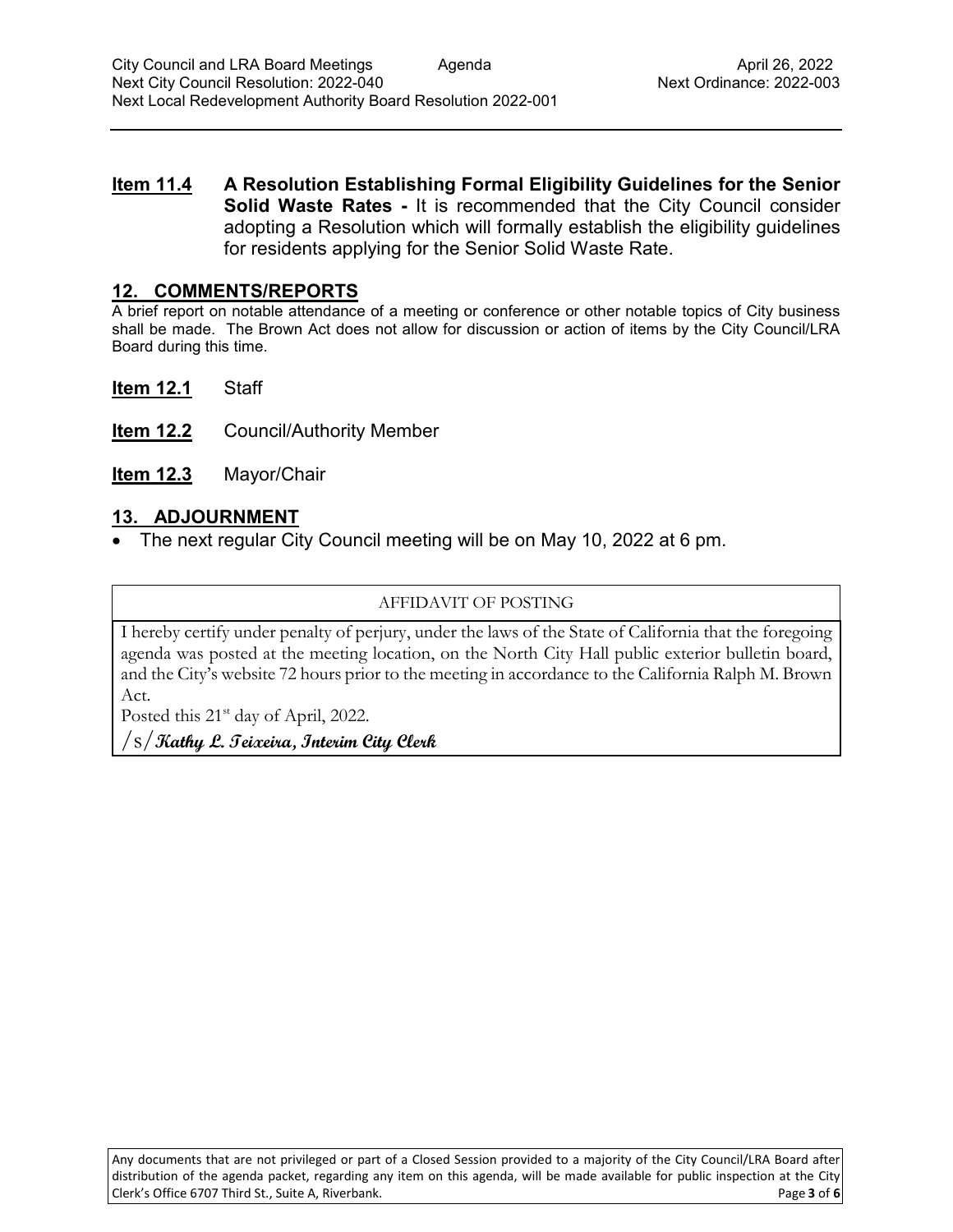# **ADA COMPLIANCE STATEMENT**

In compliance with the Americans with Disabilities Act, and the Governor's Executive Order N-29-20, the City will make every effort to make reasonable modifications or accommodations from individuals with disabilities. Contact the Administration Dept. at (209) 863-7122 or the City Clerk at [cityclerk@riverbank.org](mailto:cityclerk@riverbank.org) at least (48) hours prior to the meeting to enable the City to make reasonable arrangements for accessibility.

## **NOTICE REGARDING NON-ENGLISH SPEAKERS**

Pursuant to California Constitution Article III, Section IV, establishing English as the official language for the State of California, and in accordance with California Code of Civil Procedures Section 185, which requires proceedings before any State Court to be in English, notice is hereby given that all proceedings before the City of Riverbank City Council/LRA Board shall be in English and anyone wishing to address the Council is required to have a translator present who will take an oath to make an accurate translation from any language not English into the English language.

Any documents that are not privileged or part of a Closed Session provided to a majority of the City Council/LRA Board after distribution of the agenda packet, regarding any item on this agenda, will be made available for public inspection at the City Clerk's Office 6707 Third St., Suite A, Riverbank. Page **4** of **6**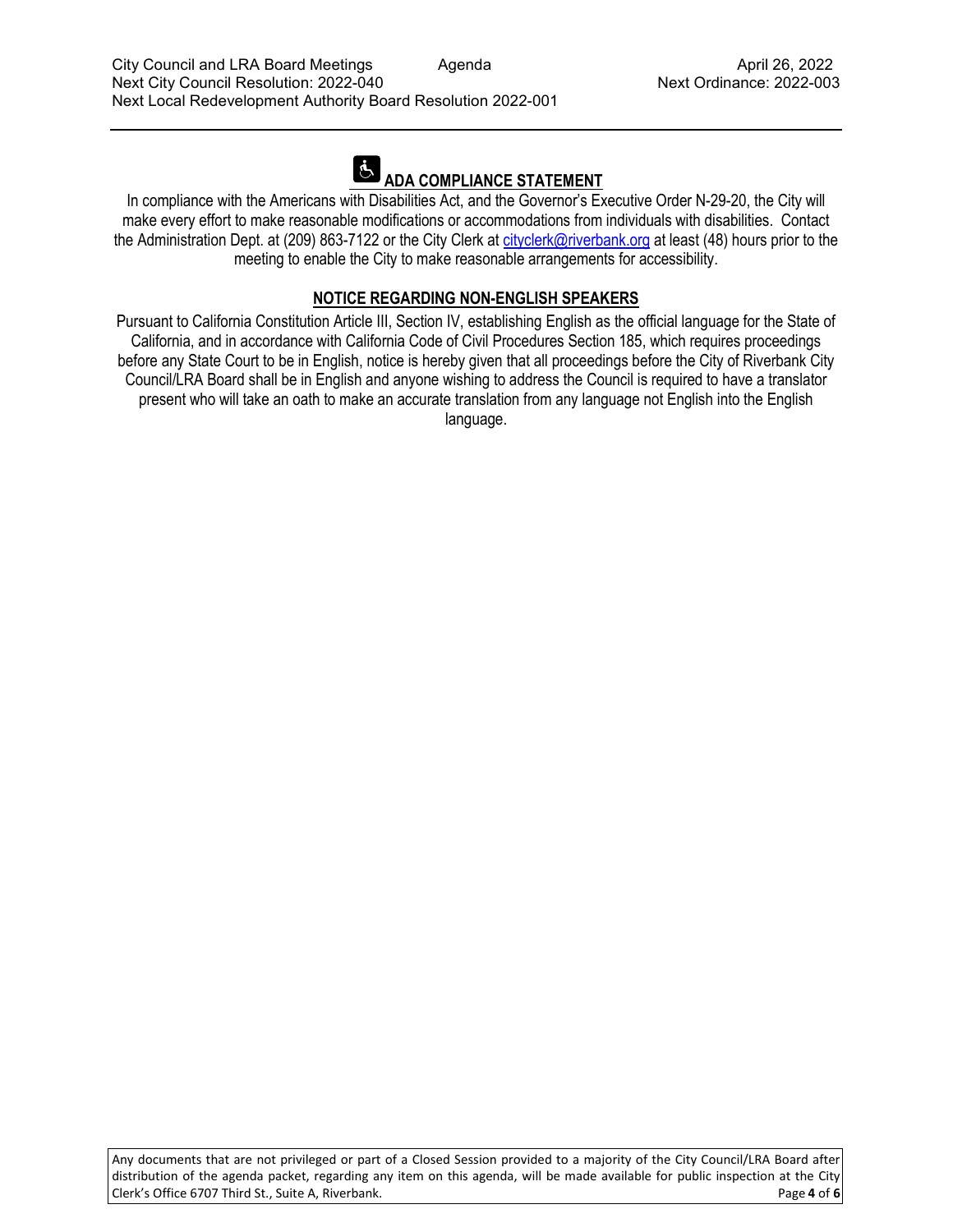

#### TELECONFERENCE/VIRUAL PLATFORM PUBLIC PARTICIPATION COMMENT PROCEDURES FOR THE HYBRID CITY COUNCIL MEETING HELD IN CONFORMANCE WITH THE BROWN ACT AS AMENDED BY SB 361

## **PUBLIC "LIVE" VIEWING**

- Government Channels: Charter– 2 and AT&T U-VERSE 99
- YouTube Live is no longer available due to technical difficulties, which is being worked on.
- Via ZOOM Platform (See instructions below)

## SUBMITTING PUBLIC COMMENTS FOR THE RECORD

*Written comments must be received before 4:00 p.m. on the date of the meeting in order for them to be distributed to the Council prior to consideration of the matter. Written comments will not be read aloud at the meeting, but will be reported as received for the record. If you do not receive an acknowledgement of receipt within an hour of submission or by 5:00 pm, please call the City Clerk's Office at (209) 863-7198 or the Administration Dept. at (209) 863-7122.*

#### *ACCEPTABLE METHODS OF SUBMITTING COMMENTS BEFORE THE 4:00 PM DEADLINE*

- *Via Mail Service:* Mail comments to City of Riverbank, Attn. City Clerk, 6707 Third Street, Suite A, Riverbank, CA 95367. (Call 209-863-7198 / 209-863-7122 to ensure they were received.)
- *Via Email: Mail to [cityclerk@riverbank.org](mailto:cityclerk@riverbank.org) (Note: This technology is not a guaranteed method.)* 
	- Indicate Agenda Item # in the *subject line*. (Call 209-863-7198 /209-863-7122 to ensure receipt)
- *Oral Comments In-Person:* The Mayor will ask the audience if anyone wishes to comment, at that time you may approach the podium. (A Spanish language interpreter is available for assistance.)
- *Oral Comments Via Zoom:* The Mayor will announce when public comments may be made for a limit of 3 minutes on the agenda item being considered, at which time you will: **(please make sure the volume on your video device or any nearby device is turned down.)**
	- Using a computer click on the "raise hand" feature in the webinar controls. This will alert staff that you wish to speak, and you will be unmuted.
	- o Using a Phone press **\*9** to "raise the hand". This will alert staff that you wish to speak, and you will be unmuted.

**Teleconference Phone Number (This system is a backup for ZOOM technical difficulties only when providing oral comments.) If there are technical difficulties or disconnection with ZOOM while making oral comments, please immediately call the teleconference phone number (209) 863-7151 so that Council may receive your comments. Council will be waiting for your call. Thank you**

#### *JOIN THE MEETING VIA ZOOM PLATFORM*

- Join by this link: https://us02web.zoom.us/j/83620531051
- Join by accessing website[: https://zoom.us/join](https://zoom.us/join) , enter **Webinar ID:** 836 2053 1051
- Join by telephone:**1 669 900 9128 or 1 346 248 7799, plus Webinar ID**